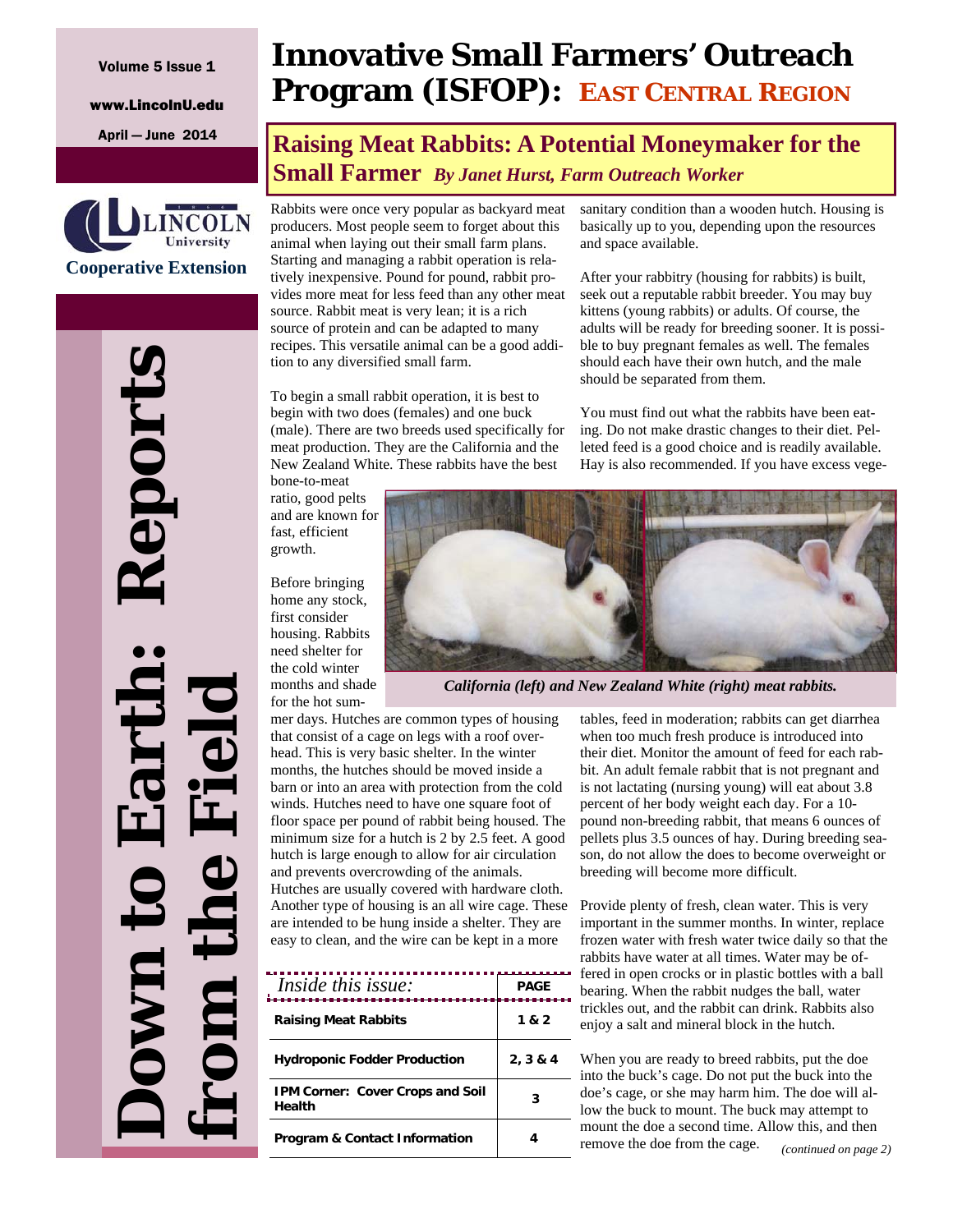#### **Raising Meat Rabbits…***(continued from page 1)*



*Rabbit hutch.*  (Photo courtesy of Paula Dace)

Some breeders will bring the doe back to the buck's cage six hours after the first mating to make sure that the doe's eggs have been fertilized. Gestation (the time in the womb) for a rabbit is 30 to 31 days.

A pregnant doe needs her own cage and a nesting box. A nesting box is about the size of a standard shoebox with half of the top cut off at an angle. This box will be where the rabbit

gives birth. Put the box into the hutch about five days before the rabbit is due to give birth. Add some straw or hay to the box so that the mother can make a nest. She will also add her own hair to the nest.

Some rabbits get nervous around birthing time; for this reason, try to keep the rabbitry area quiet. Most rabbits are good mothers and will attend to their young. However, kits (short for kittens) can fall from the nest box, or the mother can ignore them. There are other things that can go wrong. Mothers sometimes reject their young. Some mothers eat their young. If this happens, give the mother one more chance at breeding. If she does it again, she should be culled (removed or killed) and replaced.

The rabbits are born blind, hairless and furless. Check the nest box, and remove any dead babies. Count the number in the litter. A normal litter is from four to six kits. Healthy babies will be moving and have slightly bulging stomachs from nursing. Make sure the mother is well fed and has plenty of water to drink. Leave the babies alone as much as possible, except for checking on them every other day. By day 10, the rabbits will be opening their eyes. The kits

will continue to nurse. At about three weeks of age, they will start hopping out of the nest and sampling the pelleted food. Increase the ration slowly so there is enough for all. Remove the nest boxes at about five to six weeks. At six weeks, the doe can be rebreed. The kits should be on full feed. They can then be removed from the original hutch and placed in separate housing.

The rabbits should be raised for about two months. It is time to butcher when they reach four to five pounds.  $\blacksquare$ 

#### **Rabbit Resources**

**Plans to build a rabbit hutch from Penn State Extension:** http://abe.psu.edu/extension/ideaplans/rabbit/ip-729-31/view

**Information on processing rabbits in Missouri:**  http://mda.mo.gov/animals/health/inspections/. Chapter 3 of the Code of Regulations Rules of Department of Agriculture Division 30—Animal Health, Chapter 10—Food Safety and Meat Inspection concerning the home processing of rabbits).

**Information on rabbit processing:**  www.attra.org – Small Scale Sustainable Rabbit Production.

#### **Hydroponic Fodder Production (Part II): A Profile of Be Whole Again Farm**  *By Jim Pierce, Farm Outreach Worker*

Hydroponic fodder production and feeding is being used on small farms. More farmers now see it as one solution to deal with shortterm drought. It also satisfies the consumer demand for grass-fed animals. Finally, farmers get more control over their feed bill and feed quality.

Fodder is the production of sprouts using seeds of grain and water. In general, the first step is soaking the seeds for a day or two. This is followed by spreading them out in a one-half to one-inch layer in a growing tray where they can be watered. Some commercial systems skip the soaking step and just sow in the trays. In a matter of only six to eight days, the grain grows into a mat of green grass and white roots about six to seven inches tall. Then it is fed to the animal, roots and all.

The Moser farm, Be Whole Again, sits on a gently rolling hill in western Missouri. Rachel and Scott Moser decided to use only grass-fed cows in their direct-marketed raw milk dairy. The first step was to use management intensive rotational grazing (a system where animals are moved to various pastures). However, the pastures were full of fescue that was infected by endophytes (bacteria or fungus that live in a plant for at least some of its lifetime without causing harm). The pastures alone could not meet the nutritional needs of the cows. Summer dormancy (where the plant stops growing but does not die) of the fescue also posed problems; several cows struggled with fescue toxicity, but feeding fodder helped dilute *Myra Moser holding a fodder mat and tray.* the infected fescue and its effect. The Mosers needed to provide other feeds to dilute the toxin. Winter was an even bigger challenge. The Mosers used the concept of stockpiling (allowing pasture to grow until it is used at a later time) and the more traditional feeding of hay. Even so, the high nutritional needs of their dairy cows required an extra concentrate. This presented them with a problem; they wanted to avoid grains in general, especially grains with genetically modified organisms (GMOs) and still maintain good herd health.



Their research showed that farm-grown fodder could be used as a substitute for feeding grains directly. The Mosers thought that this would be better for their cows' digestive systems. Barley is one of the few grains that has not been affected by GMOs. Barley is easy to sprout; it is seems to produce the most nutritious fodder, with higher levels of protein than other grains. After much reading, the Mosers designed a production system made with components that they found at local *(continued on page 3)*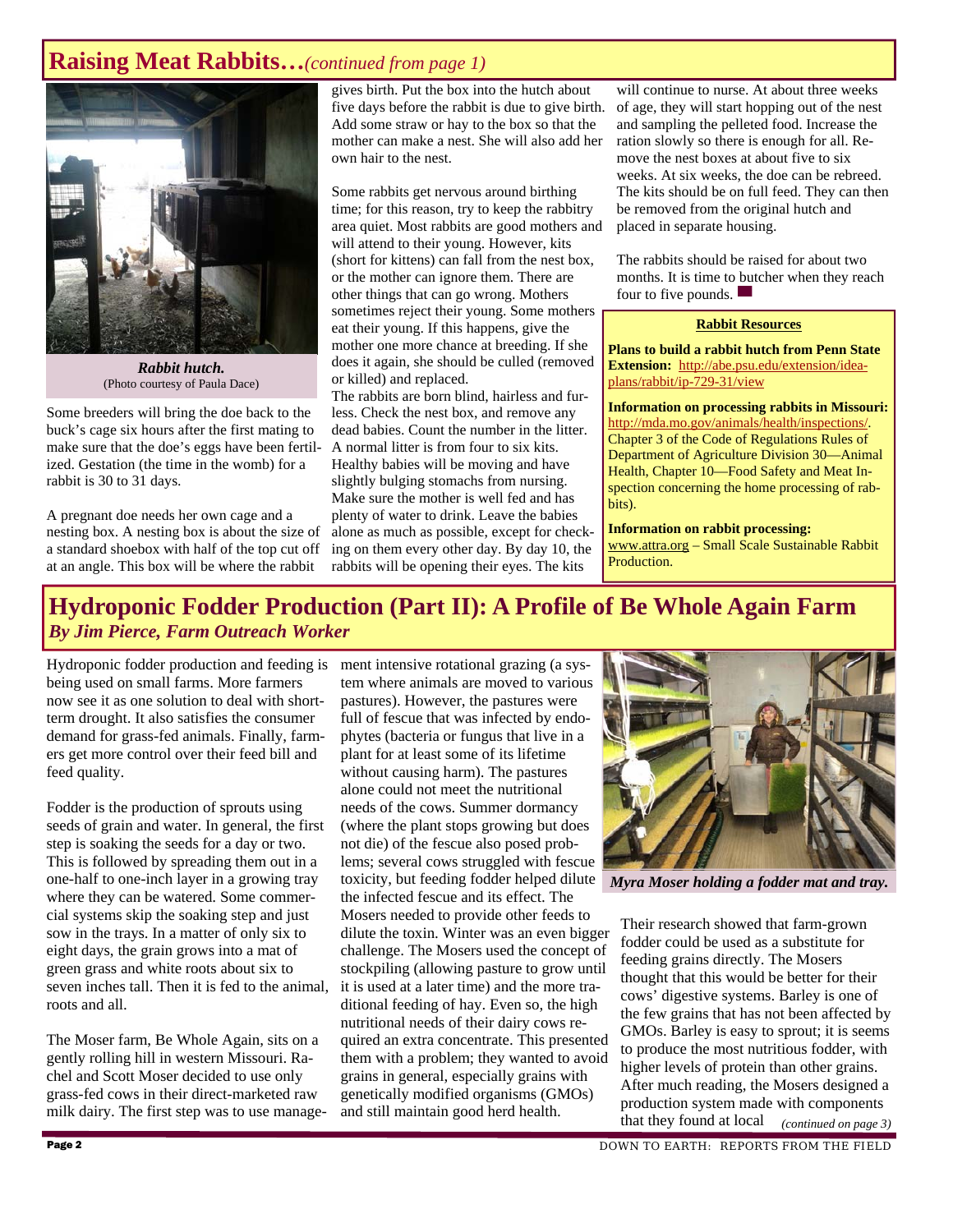#### **IPM Corner: Cover Crops and Soil Health**  *By Jacob Wilson, Integrated Pest Management Technician*

Thanks to university researchers, seed companies and satisfied farmers, most vegetable growers in Missouri now know about cover crops. A cover crop is grown to protect and enrich the soil as well as to manage other agricultural issues. In this article, we won't focus on the all the benefits or varieties of cover crops. Instead, we will zoom in on just a few types that are easy to use. They are also very versatile and effective at increasing soil health during the growing season and beyond. Among other vital roles, cover crops increase soil health by preventing erosion, scavenging nutrients and adding organic matter. They also relieve compaction (where soil becomes more dense and has less air within) and control harmful nematodes (roundworms).

**Spring** is one of the most challenging seasons in which to establish plants. This is especially true when the soil is heavy and drains poorly. However, options do exist. Frost seeding is broadcasting small seeds into a field that was tilled in the fall or in which the previous crop was frost-killed. Frost seeding by using small seeded cover crops can be done any time from February until late March. The tiny seeds then work their way into the soil as it contracts and expands.



*Sorghum x sudan grass between rows of tomatoes at Lincoln University.* 

| <b>Name</b>                                                | <b>Season</b> | <b>Seeding Rate lb/A</b><br><b>Drilled/Broadcast</b> | <b>Benefits</b>                                          |
|------------------------------------------------------------|---------------|------------------------------------------------------|----------------------------------------------------------|
| <b>Medium Red Clover</b>                                   | Spring/summer | $8-10/10-12$                                         | Adds N, conditions soil                                  |
| Sorghum X Sudangrass(sudex,<br>Sorgho, sorghum x Sudanese) | Summer        | 35/40-50                                             | Suppress weeds, lots of<br>biomass, breaks up compaction |
| Cowpeas                                                    | Summer        | 30-90/70-120                                         | Adds N, suppress weeds                                   |
| Radish(Oilseed,<br>Tillage®Graza®Groundhog®)               | Fall          | $8-13/10-20$                                         | Breaks up compaction,<br>scavenges nutrients             |
| Winter Rye(cereal rye, rye)<br>grain)                      | Winter        | 60-120/90-160                                        | Suppress weeds, lots of<br>biomass                       |
| Hairy Vetch                                                | Winter        | 15-20/25-40                                          | Adds N, suppress weeds                                   |
| <b>Buckwheat</b>                                           | Summer        | 48-70/50-90                                          | Smother crop, fast growing,<br>breaks down quickly       |

**From the book** *Managing Cover Crops Profitably* **third edition, Sustainable Agriculture Research Education (SARE) program, 2007.** 

This occurs as the soil thaws and refreezes and as a result of early spring rains. Traditionally, farmers have frost-seeded legumes into existing pastures; however, vegetable growers can also sow an early cover crop before late-planted winter squash or pumpkins. Clovers are the usual choice for frost seeding. You can also use other smallseeded, cool-season crops, such as turnips. An early spring cover crop will prevent those March and April rains from leaching all of your hard-earned nitrogen (N) into the nearest pond, ditch or stream.

**Summer** is a key season for cash crops. It can be hard to find the time or energy to plant a cover crop. Still, it is well worth the effort. Summer cover crop mixtures, such as cowpeas or a sorghum x Sudan grass (a type of sorghum originally from Sudan that grows in dry regions) hybrid can produce several tons per acre of biomass (living or recently living material). At the same time, these crops can relieve compaction, curb weeds and provide forage for livestock. Both cowpeas and sorghum x Sudan grass are easy to establish. They also thrive during the dog

days of summer. Cowpeas provide nitrogen to the soil and break down quickly when incorporated. Sorghum x Sudan grass can even be mowed regularly. As such, it can be maintained as a turf between rows of tomatoes. Or, it can be hayed once, then left to grow tall and provide organic matter to the soil. The vast fibrous root system of sorghum x Sudan grass even relieves compaction. Mowing once or twice during the season will help this process and stimulate root growth.

There is even a summer cover crop that will mature in 30 days if you have minimal time in your rotation. Buckwheat is easy to establish. It matures very quickly. When seeded thickly, it will smother out weeds; that is why it is called a "smother crop." Buckwheat residue is also quick to break down, so it is easily incorporated into the soil.

So, as you browse through seed catalogs and long for the warm sunny days of spring, remember that cover crops *build* soil health. To be productive, the soil needs to be healthy in all four seasons.

## **Hydroponic Fodder Production...**(*continued from page 2)*

big-box stores. They chose to house the system in an insulated tractor-trailer with an aluminum floor; this type of truck is also known as a retired reefer (refrigerator) trailer, with the refrigeration unit removed. It was a good choice to house their system. The trailer lets them control the temperature, humidity and light. They later found that this was be very helpful in preventing molds. The controlled environment also allows them to provide conditions that promote fodder growth.

The Be Whole Again herd is fed fodder at about 15 pounds per day per head when the pasture is growing. In the winter, they are fed about 30 pounds of fodder per head per day; they also have access to unlimited grass and legume hays.

Rachel and Scott have observed the following benefits of feeding fodder:

 Happy customers, who are important for any enterprise that wants to make a profit. Their customers are happy because they do not want to consume GMO products directly or indirectly. They want to support a grass-based dairy farm.

- Sweeter milk, with a rich golden color (probably from higher beta-carotene levels) and with more cream, which is able to make better kefir (fermented milk drink), according to customer feedback
- An increase in production per cow
- Less hay consumed in winter
- Fewer opportunities *(continued on page 4)*